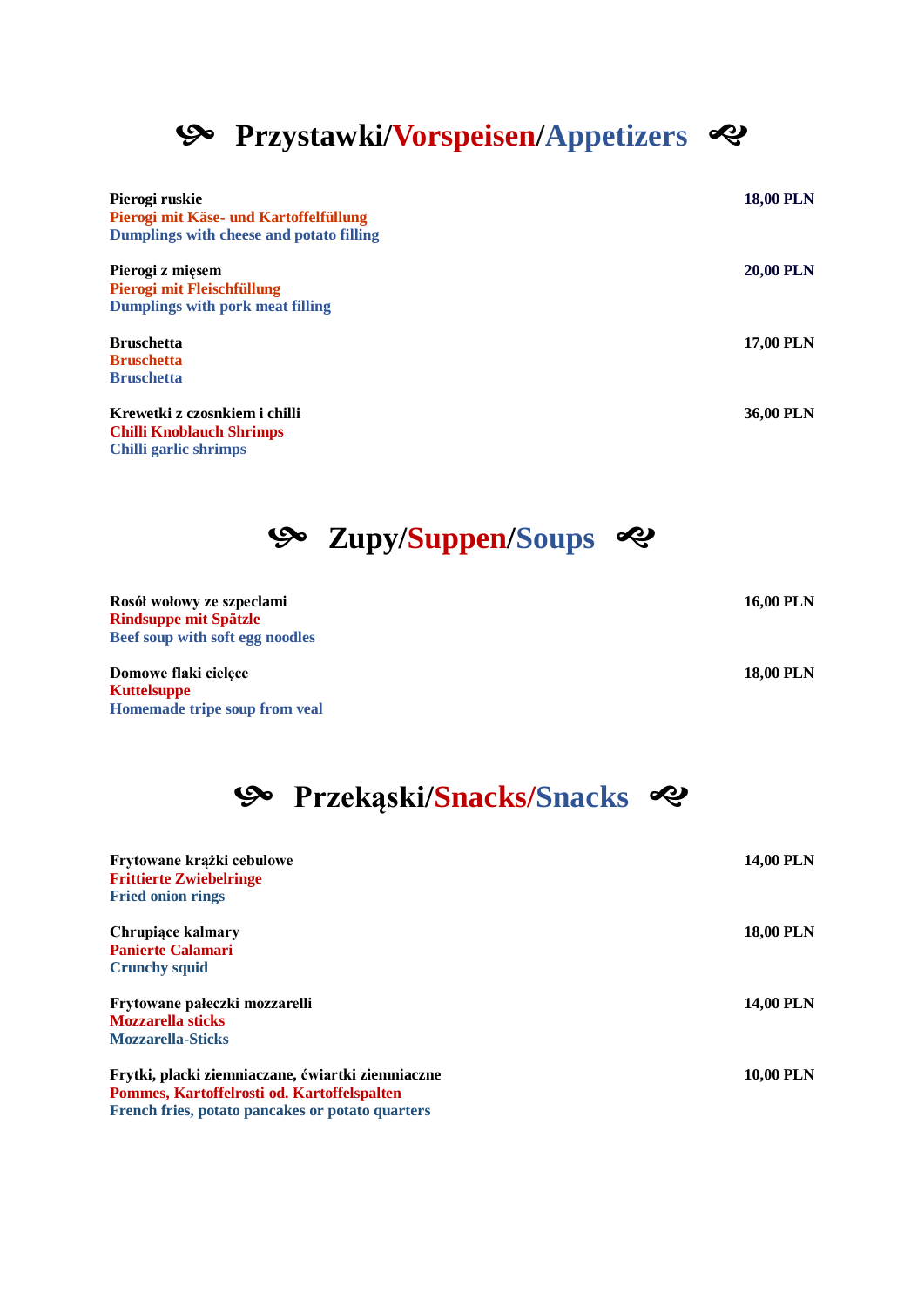### **Menu dla dzieci/Kindermenü/Kids Menu**

| Rosołek wołowy ze szpeciami<br><b>Rindsuppe mit Spätzle</b><br>Beef soup with soft egg noodles | <b>12,00 PLN</b> |
|------------------------------------------------------------------------------------------------|------------------|
| Domowe nuggetsy drobiowe z frytkami                                                            | <b>18,00 PLN</b> |
| <b>Hausgemachte Chickennuggets mit Pommes</b>                                                  |                  |
| Homemade chickennuggets with french fries                                                      |                  |
| Domowe paluszki rybne z frytkami                                                               | <b>18,00 PLN</b> |
| <b>Hausgemachte Fishfinger mit Pommes</b>                                                      |                  |
| Homemade fish fingers with french fries                                                        |                  |
| Spaghetti alla Bolognese                                                                       | <b>18,00 PLN</b> |
| <b>Spaghetti alla Bolognese</b>                                                                |                  |
| <b>Spaghetti alla Bolognese</b>                                                                |                  |
| Spaghetti z sosem pomidorowym                                                                  | <b>12,00 PLN</b> |
| <b>Nudeln mit Tomatensauce</b>                                                                 |                  |
| <b>Spaghetti with tomato sauce</b>                                                             |                  |
|                                                                                                |                  |

#### **Sałatki/Salate/Salads**

| Styrjerska sałatka z kurczakiem, pestkami i olejem z dyni<br>Steirischer Backhendelsalat mit Kürbiskernöl<br>Styrian salad with deep-fried breaded chicken, pumpkin seeds and pumpkin oil                              | <b>38,00 PLN</b> |
|------------------------------------------------------------------------------------------------------------------------------------------------------------------------------------------------------------------------|------------------|
| Sałatka grecka z fetą i oliwkami<br><b>Gemischter Salat mit Feta und Oliven</b><br>Greek salad with feta cheese and olives                                                                                             | 30,00PLN         |
| Sałatka mieszana z grillowaną piersią kurczaka w marynacie cytrynowo-tymiankowej<br>Gemischter Salat mit gegrilltem Huhn in Zitronen Tymian Marinade<br>Mixed salad with grilled chickenfilet in lemon tymian marinade | 36,00PLN         |

## **Dania Rybne/Fischgerichte/ Fish dishes**

| Pstrąg pieczony w folii z ćwiartkami ziemniaków i surówką<br>In Folie gebackene Forelle mit Kartoffelspalten und Krautsalat | 42,00 PLN        |
|-----------------------------------------------------------------------------------------------------------------------------|------------------|
| Trout baked in foil with potato quarters and coleslaw                                                                       |                  |
| Sandacz z pieca z puree ziemniaczanym i surówką                                                                             | 42,00 PLN        |
| Gebackener Zander mit Kartoffelpüree und Krautsalat                                                                         |                  |
| <b>Baked perch with mashed potatoes and coleslaw</b>                                                                        |                  |
| Panierowany dorsz z frytkami i surówką                                                                                      | <b>38,00 PLN</b> |
| <b>Panierter Dorsch mit Pommes und Krautsalat</b>                                                                           |                  |
| <b>Breaded cod fish with french fries and coleslaw</b>                                                                      |                  |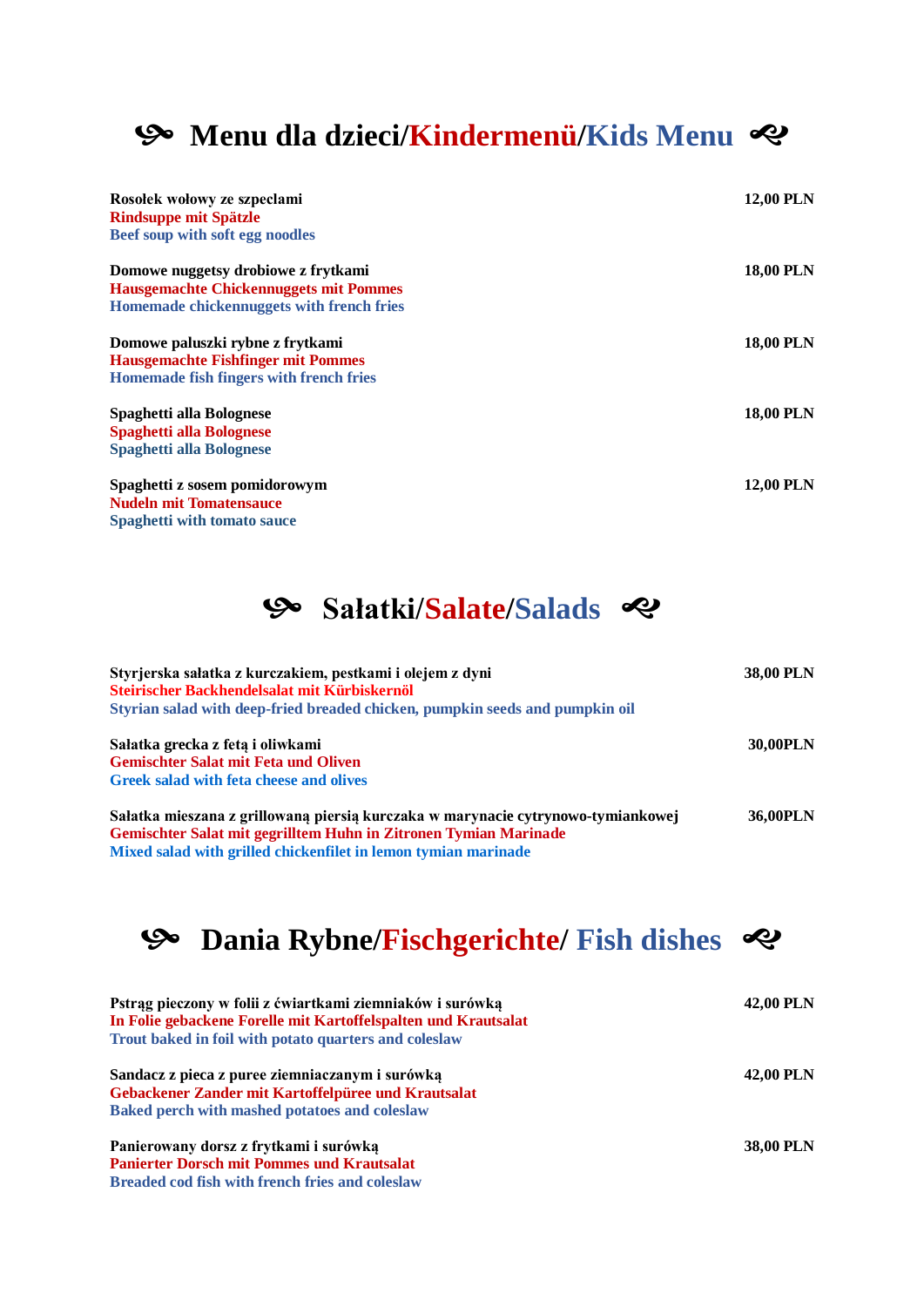### $\mathcal{P}$  Dania mięsne/Fleischgerichte/Meat dish  $\mathcal{P}$

| <b>Surf and Turf</b><br>Stek z polędwicy wołowej z krewetkami, plackami ziemniaczanymi i surówką<br>Filet vom Rind mit Scampi, Kartoffelrosti und Krautsalat<br>Beef filet with prawns, potato pancakes and coleslaw                                                                      | 98,00PLN         |
|-------------------------------------------------------------------------------------------------------------------------------------------------------------------------------------------------------------------------------------------------------------------------------------------|------------------|
| Grillowana polędwica wołowa z masłem czosnkowym, plackami ziemniaczanymi i surówką<br>Gegrilltes Filet vom Rind mit Speckbohnen, Kartoffelrosti und Pfefferrahmsauce<br>Grilled beef filet with green beans with bacon, potatoes and pepper cream sauce                                   | <b>86,00 PLN</b> |
| Talerz grillowany (grillowana karkówka, boczek, kiełbasa i kurczak) z frytkami i surówką<br>Grillteller (Gegrillter Schweinenacken, Speck, Wurst und Huhn) mit Pommes und Krautsalat<br>Grilled meat plate (grilled pork neck, bacon, sausage and chicken) with french fries and coleslaw | 42,00PLN         |
| Sznycel po wiedeńsku z frytkami i surówką<br><b>Schnitzel</b> , Wiener Art" mit Pommes und Krautsalat<br>Viennese schnitzel from pork with french fries and coleslaw                                                                                                                      | 38,00 PLN        |
| Grillowana pierś drobiowa w marynacie cytrynowo-tymiankowej z frytkami i surówką<br><b>Gegrilltes Huhnerfilet in Zitronen Tymian Marinade mit Pommes und Krautsalat</b><br>Grilled chicken breast in lemon-thyme marinade with french fries and coleslaw                                  | <b>38,00PLN</b>  |

#### **Hamburger/Hamburger/Hamburger**

**200gr świeżo mielonego mięsa wołowego z antrykotu (Rib Eye) 200gr Frisch gehacktes Rindfleisch vom Entrecote (Rib Eye) 200gr freshly ground beef with entrecote (Rib Eye)**

| Hamburger z frytkami<br><b>Hamburger mit Pommes</b><br><b>Hamburger with french fries</b>                                                                                                                 | <b>28,00PLN</b> |
|-----------------------------------------------------------------------------------------------------------------------------------------------------------------------------------------------------------|-----------------|
| Cheeseburger z serem i frytkami<br><b>Cheeseburger mit Kase und Pommes</b><br><b>Cheeseburger with cheese and french fries</b>                                                                            | 30,00PLN        |
| Baconburger z boczkiem, jajkiem sadzonym i frytkami<br><b>Baconburger mit Speck, Spiegelei un Pommes</b><br>Baconburger with bacon, fried egg and french fries                                            | 34,00PLN        |
| Chilli Cheeseburger z papryczką jalapenio, serem i frytkami (ostre)<br>Chilli Cheeseburger mit Jalapenio, Kase und Pommes (scharf)<br>Chilli Cheeseburger with jalapenio, cheese and french fries (spicy) | 32,00PLN        |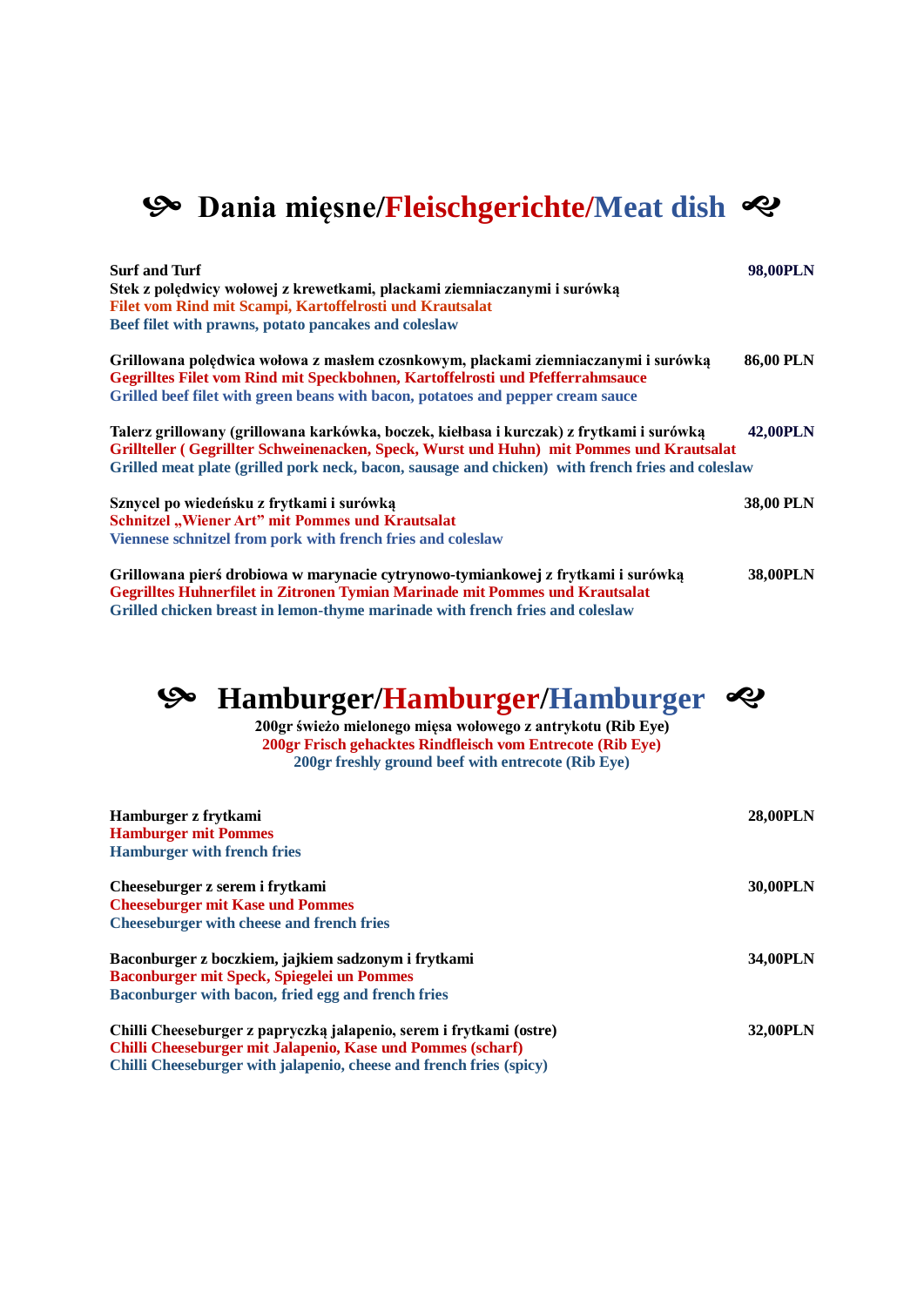# **S** Makarony/Nudeln/Pasta

| Linguine alla Bolognese z sosem miesno-pomidorowym<br>Linguine alla Bolognese mit einer Fleisch-Tomatensause<br>Linguine alla Bollognese with meat and tomato sauce                                                                               | 32,00PLN        |
|---------------------------------------------------------------------------------------------------------------------------------------------------------------------------------------------------------------------------------------------------|-----------------|
| Linguine all'Aglio e Olio tradycyjne z czosnkiem, oliwa z oliwek i ostrą papryczką<br>Linguine all'Aglio e Olio Traditionell mit einer Knoblauch-Olivenol, scharf<br>Linguine all 'Aglio e Olio traditional with garlic, olive oil and hot pepper | <b>28,00PLN</b> |
| Linguine all'Aglio e Olio z krewetkami, czosnkiem, oliwa z oliwek i ostrą papryczką<br>Linguine all'Aglio e Olio mit einer Knoblauch-Olivenol, Scampis, scharf<br>Linguine all 'Aglio e Olio with shrimps garlic, olive oil and hot pepper,       | 44,00PLN        |
| Linguine alla Carbonara z szynką, parmezanem i żółtkiem<br>Linguine alla Carbonara mit Schinken, Parmesan und Eigelb<br>Linguine alla Carbonara with ham, pamezan and yolk                                                                        | 42,00PLN        |



| Pierogi z jagodami                                                                     | <b>18,00PLN</b>  |
|----------------------------------------------------------------------------------------|------------------|
| <b>Pierogi mit Blaubeeren</b>                                                          |                  |
| <b>Pierogi with blueberryfilling</b>                                                   |                  |
| Tradycyjne austryjackie danie jajeczne z rodzynkami, karmelizowanym cukrem i konfiturą | <b>32,00 PLN</b> |
| <b>Kaiserschmarrn</b>                                                                  |                  |
| Traditional tirolian egg dish with raisins, caramelized sugar and confiture            |                  |

# **S** Napoje/Getranke/Drinks  $\approx$

| <b>Tyskie 0,51</b>                                                       | <b>10,00 PLN</b> |
|--------------------------------------------------------------------------|------------------|
| Kawa / Kaffee / Coffee                                                   | <b>8,00 PLN</b>  |
| Tee                                                                      | <b>6,00PLN</b>   |
| Coca-Cola / Fanta / Sprite 0,5 l                                         | <b>10,00 PLN</b> |
| Sok jabłkowy/pomarańczowy / Apfel/Orangensaft / Apple/orange juice 0,331 | 9,00 PLN         |
| Woda niegazowana / Wasser still / Still water 0,5 l                      | <b>8,00 PLN</b>  |
| Woda gazowana / Mineralwasser / Sparkling water 0,51                     | <b>8,00 PLN</b>  |